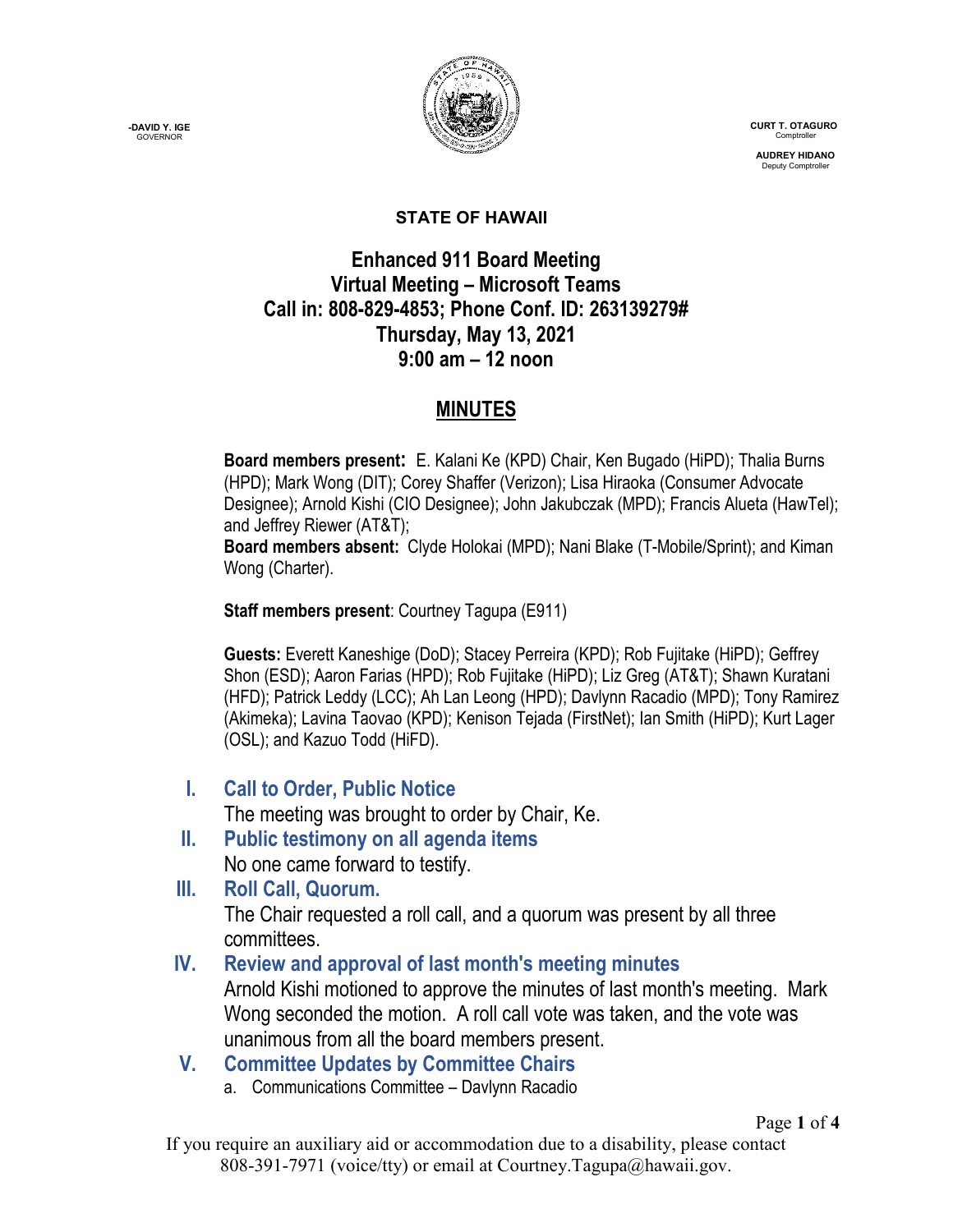There was nothing further to report.

- b. Technical Committee Thalia Burns
	- i. Educational Investigative Committee update Jeffrey Riewer There was nothing further to report.
	- ii. ICTE Investigative Committee- Everett Kaneshige There was nothing further to report.
- c. Finance Committee Kiman Wong
	- i. Review of monthly and Y-T-D Cash Flow There was nothing further to report.

# **VI. PSAP Status Updates**

- a. Kauai PSAP Kalani Ke There was nothing further to report.
- b. Oahu HPD Aaron Farias There was nothing further to report.
- c. Oahu HFD Shawn Kuratani There was nothing further to report.
- d. Oahu EMS Edward Fujioka There was nothing further to report.
- e. Maui/Molokai PD John Jakubczak There was nothing further to report.
- f. Hawaii PD Kenneth Bugado, Jr. There was nothing further to report.
- g. Hawaii FD Ian Smith There was nothing further to report.

## **VII. Executive Director's Report**

- a. Legislative Bills Update HB200 HD1 SD1 CD1. The ED reviewed the status of HB 200 HD1 SD1 CD1. The E911 Board's budget for the next fiscal year was approved pending the Governor's signature. The budget included two support staff, one of which was reduced due to the financial shortfall from the pandemic. Final approval by the Governor will take place in June.
- b. FY 2022-26 Strategic Budget Planning

The Finance Committee and the PSAPs will meet on May 17 to discuss the first cut of the FY 2022-26 Strategic Budget Plan. Should the meeting proceed as planned, the Strategic Budget Plan should be ready for approval by the board during the June 10, 2021 Board meeting.

# **c. Items for Discussion, Consideration, and Action**

a. 911 Timeline update

Board Chair, Ke requested that the timeline updates continue to be submitted to the ED.

b. FirstNet update – Kenison Tejada

There will be an emergency management meeting scheduled for June 9, 8:00 am – 9:00 am. The subject matter will be hurricane and tornado warnings. Invitations will be sent shortly.

c. Discussion on a letter in support and justification for conference travel- Chief Fujioka Chief Fujioka was not present to comment on the letter of support, and this matter was deferred.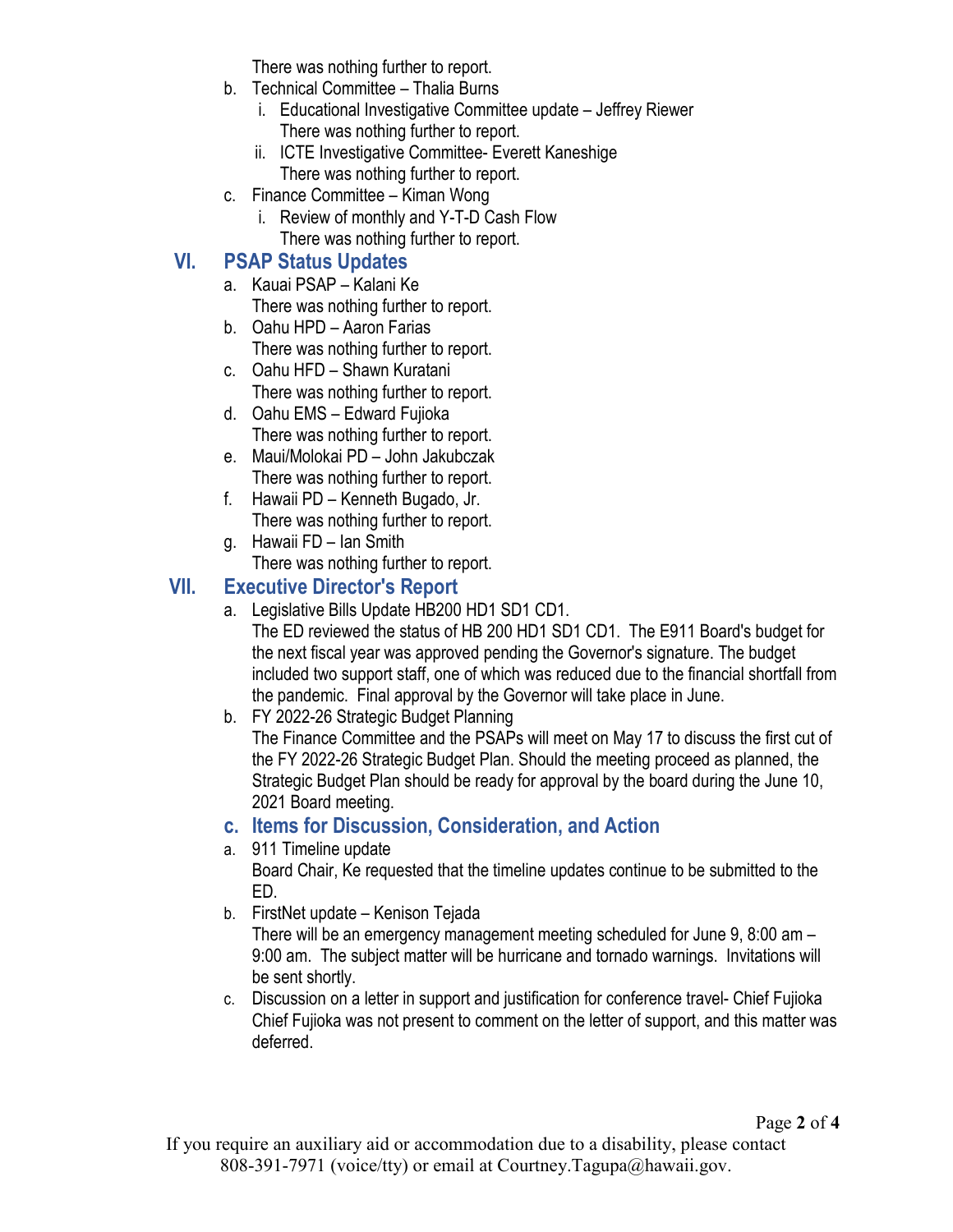- d. Request for funding approval:
	- 1. FY 2021 APCO Certification Program Total headcount 14; O/T costs \$32,594 ; Fees \$5,306.00; Total Cost \$37,900. Thalia Burns motioned to approve the funding. John Jakubczak seconded the motion. There was a roll call vote, and the vote was unanimous from all board members present.
	- 2. EMS-for Navigator Conference, July 13-15, 2021, Las Vegas \$11,150 (includes the fee for classes)

John Jakubzack motioned to amend the request for funding to \$4,000. Lisa Hiraoka seconded the motion. There was a roll call vote, and the vote was unanimous from all board members present.

Arnold Kishi motioned to approve the funding for the Navigator Conference for \$4,000. John Jakubzak seconded the motion. There was a roll call vote, and the vote was unanimous by all board members present.

- 3. MPD- Taxes on purchase of OCR system \$53,707.03 This request was deferred until next month's meeting.
- 4. HiFD request for funding for APCO CTO training was deferred until next month's meeting.
- 5. Appoint Clyde Holokai as a member of the Finance Committee. John Jakubczak motioned to approve Clyde Holokai as a member of the Finance Committee. Lisa Hiraoka seconded the motion. There was a roll call vote, and the vote was unanimous by all board members present.

#### **VIII. Announcements**

- **a. Future Virtual meeting dates (9 am – 12:00 pm).**
	- i. Thursday, June 10, 2021 (Combined meetings)
	- ii. Thursday, July 8, 2021 (Combined meetings)
	- iii. Thursday, August 12, 2021 (Combined meeting)
	- iv. Thursday, September 9, 2021 (Combined meeting)
	- v. Thursday, October 14, 2021 (Combined meeting)
	- vi. Wednesday, November 10, 2021 (Combined meeting)

#### b. **Future Conference Dates (3 months of advanced approval required**):

- i. APCO Nexus Conference **VIRTUAL**, May 18-19, 2021, Wash. DC \$100 ave. cost
- ii. Navigator Conference, June 13-15, 2021, Las Vegas, NV.
- iii. Hexagon Conference, June 15-18, 2021, Las Vegas, NV.**(Postponed until June 2022**)
- iv. NENA Conference, July 24-29, 2021, Columbus, OH.
- v. APCO 2021, August 15-18, 2021, San Antonio, TX.
- vi. Deccan Conference, Sept. 7-10, 2021, San Diego, CA.
- **c. Others**

### **IX. Open Forum: Public comment on issues not on the agenda for consideration for the next meeting's board agenda.**

If you require an auxiliary aid or accommodation due to a disability, please contact 808-391-7971 (voice/tty) or email at Courtney.Tagupa@hawaii.gov.